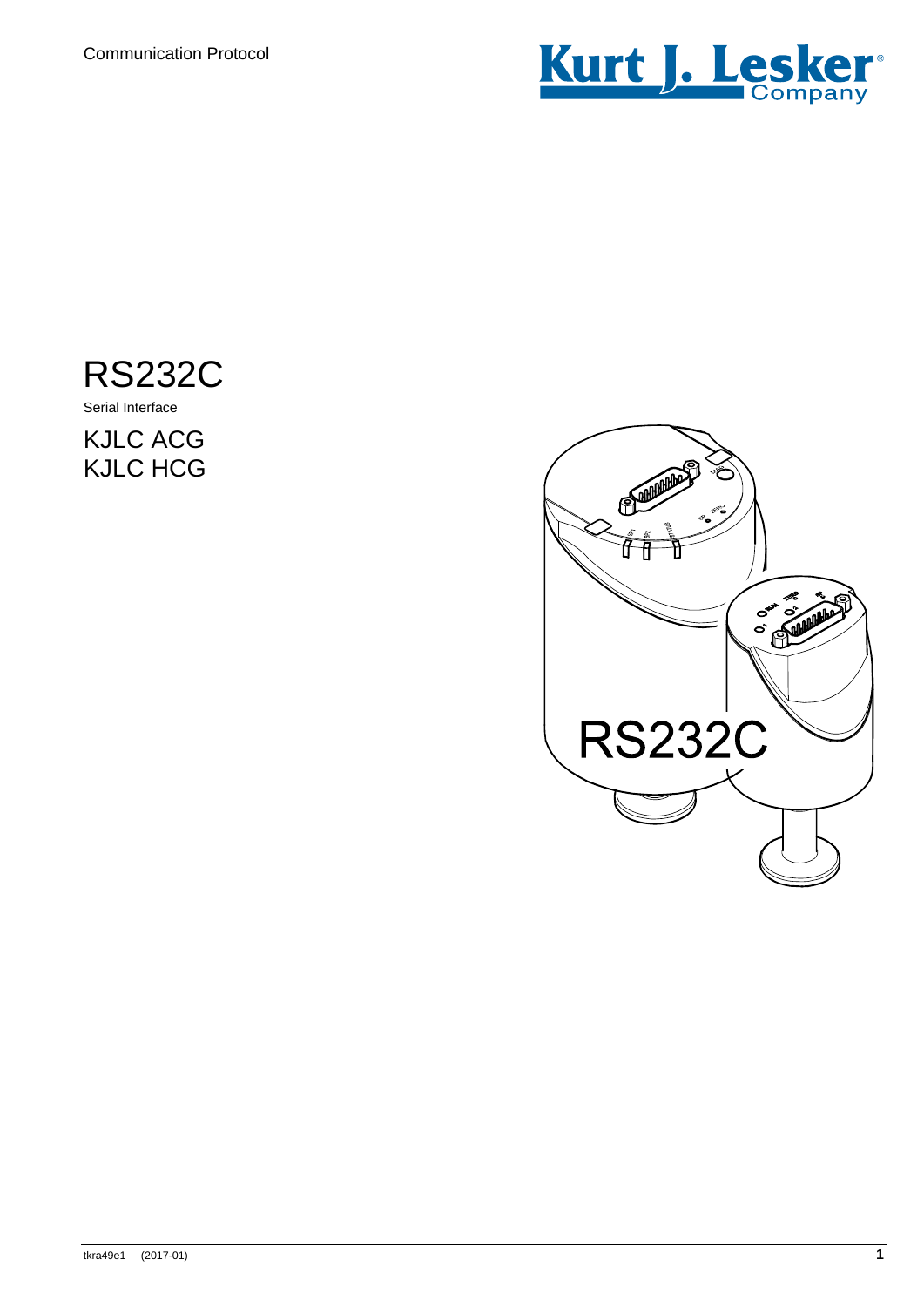## **General Information**

The RS232C Serial Interface permits the communication between the digital Kurt J. Lesker Company Capacitance Gauges and an appropriate vacuum gauge controller.

The RS232C Serial Interface integrated in the Capacitance Gauges allows to digitally transmit measurement values and information on the gauge status as well as to make parameter settings.

## **Functional Principle**

The RS232C Serial Interface is used in duplex operation. The gauge continuously (approximately every 20 ms) transmits a nine byte send string without request. Instructions to the gauge are transmitted via five-byte receipt strings.

Data format

- binary
- 8 data bits
- 1 stop bit
- no parity bit
- no handshake

Transmission rate

• 9600 Baud

Pin assignment

- TxD Pin 13
- RxD Pin 14
- GND Pin 5 (sensor cable connector)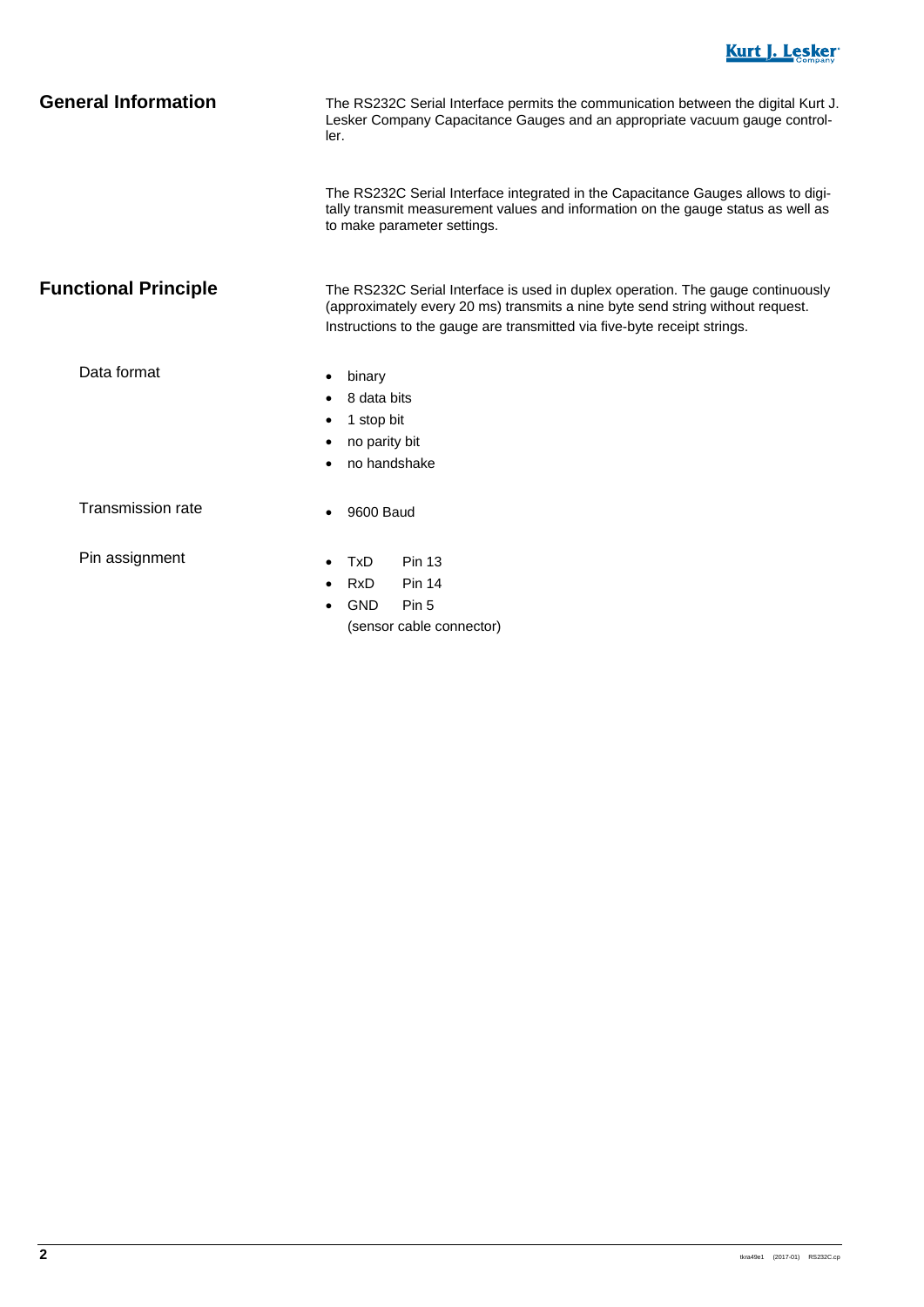# **1 Interface Protocol**

## **1.1 Send String**

The complete send string (frame) is nine bytes (byte 0 … 8) long. Bytes 1 … 7 form the data string.

| Structure of send string      | Byte No.                      | Function                                                                             |                                                   | Value           | Comment                                       |  |  |
|-------------------------------|-------------------------------|--------------------------------------------------------------------------------------|---------------------------------------------------|-----------------|-----------------------------------------------|--|--|
|                               | 0                             | Data string length                                                                   |                                                   | 7               | Parameter                                     |  |  |
|                               | 1                             | Page No.                                                                             |                                                   | 4               | Parameter                                     |  |  |
|                               | 2                             | <b>Status</b>                                                                        |                                                   |                 | $\rightarrow$ "Status byte"                   |  |  |
|                               | 3                             | Error                                                                                |                                                   |                 | $\rightarrow$ "Error byte"                    |  |  |
|                               | 4                             |                                                                                      | Measured value high byte                          | <value></value> | $\rightarrow$ "Calculation of pressure value" |  |  |
|                               | 5                             |                                                                                      | Measured value low byte                           | <value></value> | $\rightarrow$ "Calculation of pressure value" |  |  |
|                               | 6                             |                                                                                      | Read command                                      | <value></value> | Read value                                    |  |  |
|                               | 7                             |                                                                                      | Sensor type                                       |                 | $\rightarrow$ "Sensor type"                   |  |  |
|                               | 8                             | Checksum                                                                             |                                                   |                 | $\rightarrow$ "Synchronization"               |  |  |
|                               |                               | Definition                                                                           |                                                   |                 |                                               |  |  |
| Page No. byte<br>(byte No. 1) | Value                         |                                                                                      |                                                   |                 |                                               |  |  |
|                               | $\overline{c}$<br>$\mathbf 3$ |                                                                                      | Parameter for KJLC ACG<br>Parameter for KJLC HCG  |                 |                                               |  |  |
|                               |                               |                                                                                      |                                                   |                 |                                               |  |  |
| Status byte                   | Bit 0                         |                                                                                      | Definition                                        |                 |                                               |  |  |
| (byte No. 2)                  | 0                             |                                                                                      | Continuous output of measured value               |                 |                                               |  |  |
|                               | 1                             |                                                                                      | Individual measured value (polling) <sup>1)</sup> |                 |                                               |  |  |
|                               | 1)                            | $\rightarrow$ 8, "DataTxMode". Send a read command of any parameter to the gauge for |                                                   |                 |                                               |  |  |
|                               |                               | requesting a send string.                                                            |                                                   |                 |                                               |  |  |
|                               | Bit 2                         | Bit 1                                                                                | Definition                                        |                 |                                               |  |  |
|                               | 1                             | 0                                                                                    | Manual setpoint setting                           |                 |                                               |  |  |
|                               | 1                             | 1                                                                                    | Zero adjust active                                |                 |                                               |  |  |
|                               | Bit 3                         |                                                                                      | Definition                                        |                 |                                               |  |  |
|                               | $0 \Leftrightarrow 1$         |                                                                                      | Toggle bit, changes with every string             |                 |                                               |  |  |
|                               |                               |                                                                                      | received correctly                                |                 |                                               |  |  |
|                               | Bit 5                         | Bit 4                                                                                | Definition                                        |                 |                                               |  |  |
|                               | 0                             | 0                                                                                    | Current pressure unit mbar                        |                 |                                               |  |  |
|                               | 0                             | 1                                                                                    | Current pressure unit Torr                        |                 |                                               |  |  |
|                               | 1                             | $\pmb{0}$                                                                            | Current pressure unit Pa                          |                 |                                               |  |  |
|                               | Bit 6                         |                                                                                      | Definition                                        |                 |                                               |  |  |
|                               | 0                             |                                                                                      | Standard measurement mode                         |                 |                                               |  |  |
|                               | 1                             |                                                                                      | Reserved for internal use                         |                 |                                               |  |  |
|                               | Bit 7                         |                                                                                      | Definition                                        |                 |                                               |  |  |
|                               | 0                             |                                                                                      | Heating <sup>1)</sup>                             |                 |                                               |  |  |
|                               | 1                             |                                                                                      | Sensor temperature attained 1)                    |                 |                                               |  |  |
|                               | for KJLC HCG only<br>1)       |                                                                                      |                                                   |                 |                                               |  |  |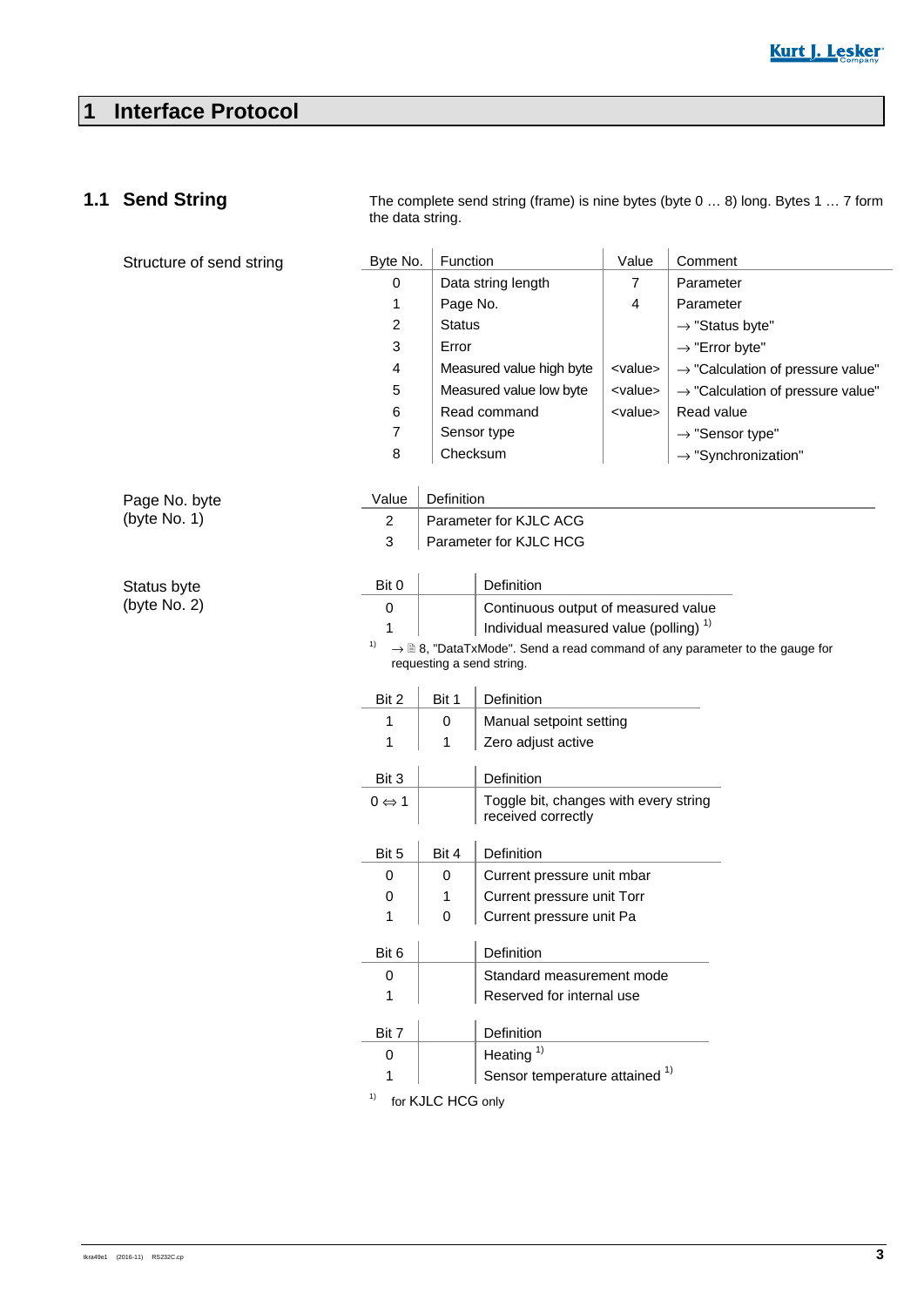

| Error byte                          | Bit No.                                                                                                                                                                                                                                                                     | Definition                                                                                        |                                                                                                                                                                   |  |  |  |  |
|-------------------------------------|-----------------------------------------------------------------------------------------------------------------------------------------------------------------------------------------------------------------------------------------------------------------------------|---------------------------------------------------------------------------------------------------|-------------------------------------------------------------------------------------------------------------------------------------------------------------------|--|--|--|--|
| (byte $No. 3$ )                     | 0                                                                                                                                                                                                                                                                           |                                                                                                   | RS232 synchronization error                                                                                                                                       |  |  |  |  |
|                                     | 1                                                                                                                                                                                                                                                                           | Incorrect command, e.g. inadmissible address (syntax error)                                       |                                                                                                                                                                   |  |  |  |  |
|                                     | $\overline{2}$                                                                                                                                                                                                                                                              |                                                                                                   | Inadmissible read command                                                                                                                                         |  |  |  |  |
|                                     | 3                                                                                                                                                                                                                                                                           | SP1 status                                                                                        |                                                                                                                                                                   |  |  |  |  |
|                                     | 4                                                                                                                                                                                                                                                                           | SP <sub>2</sub> status                                                                            |                                                                                                                                                                   |  |  |  |  |
|                                     | 5                                                                                                                                                                                                                                                                           | Not used                                                                                          |                                                                                                                                                                   |  |  |  |  |
|                                     | 6                                                                                                                                                                                                                                                                           | Not used                                                                                          |                                                                                                                                                                   |  |  |  |  |
|                                     | $\overline{7}$                                                                                                                                                                                                                                                              | L-Byte and H-Byte")                                                                               | Extended error set ( $\rightarrow$ Read command "Extended Error                                                                                                   |  |  |  |  |
|                                     |                                                                                                                                                                                                                                                                             |                                                                                                   | No bit set $\rightarrow$ value = 0x00 = no error set                                                                                                              |  |  |  |  |
| <b>Error handling</b>               |                                                                                                                                                                                                                                                                             |                                                                                                   | Errors are only recorded in the error bytes as long as they persist, except for<br>RS232 interface errors. Errors are not acknowledged.                           |  |  |  |  |
|                                     | RS232 errors are signaled by the "toggle bit", i.e. when an RS232 error occurs, the<br>"toggle bit" is not inverted. For checking the status of the "toggle bit", a read<br>operation is required, which also allows to read the error byte for detailed error<br>analysis. |                                                                                                   |                                                                                                                                                                   |  |  |  |  |
|                                     | If an "extended error" is set, it has to be read as variable by means of the "read<br>command" ( $\rightarrow$ table "Variables for bytes No. 2 and 3"). After the read operation, the<br>variable is automatically erased.                                                 |                                                                                                   |                                                                                                                                                                   |  |  |  |  |
| Measurement value high/low<br>bytes | as follows.                                                                                                                                                                                                                                                                 |                                                                                                   | The measurement value is transmitted as <16 bit signed integer value>. The<br>pressure is calculated from bytes 4 and 5 of the send string (decimal presentation) |  |  |  |  |
|                                     | $\frac{p}{2}$ <pressure_value> <math>\times</math> a <math>\times</math> F.S.R._Mantissa <math>\times</math> 10<sup>(F.S.R._Exp)</sup><br/>h</pressure_value>                                                                                                               |                                                                                                   |                                                                                                                                                                   |  |  |  |  |
|                                     |                                                                                                                                                                                                                                                                             | Parameter                                                                                         | Description                                                                                                                                                       |  |  |  |  |
|                                     |                                                                                                                                                                                                                                                                             | p                                                                                                 | Pressure value in selected pressure unit ( $\rightarrow$ factor "a",<br>table "Conversion factor for pressure units")                                             |  |  |  |  |
|                                     |                                                                                                                                                                                                                                                                             | F.S.R._Mantissa                                                                                   | F.S.R. factor according to "Sensor type" variable $(\rightarrow$ "Byte<br>No. 7")                                                                                 |  |  |  |  |
|                                     |                                                                                                                                                                                                                                                                             | F.S.R. exponent according to "Sensor type" variable<br>F.S.R._Exp<br>$(\rightarrow$ "Byte No. 7") |                                                                                                                                                                   |  |  |  |  |

### <pressure\_value> Pressure measurement value, converted into decimal format b | Factor for resolution ( $\rightarrow$  Table "Conversion factor for

### Conversion factor for pressure units

| Page No.    | <b>Pressure</b><br>unit | F.S.R.<br><b>Mantissa</b> | <b>Factor</b><br>"a" | <b>Factor</b><br>"b" | <b>Comment</b>   |
|-------------|-------------------------|---------------------------|----------------------|----------------------|------------------|
| Byte No. 1  | Byte No. 2<br>bit 4, 5  | Byte Nr. 7<br>bit 4-7     |                      |                      |                  |
|             | $0 = mbar$              | 0x0                       | 1.3332               | 24'000               |                  |
|             | $1 = Torr$              | or                        | 1.0000               | 32'000               |                  |
| $2$ and $3$ | $2 = Pa$                | >0x1                      | 133.32               | 24'000               |                  |
|             | $0 = mbar$              | 0x1                       | 13332                | 26'400               | F.S.R. 1100 mbar |

pressure units")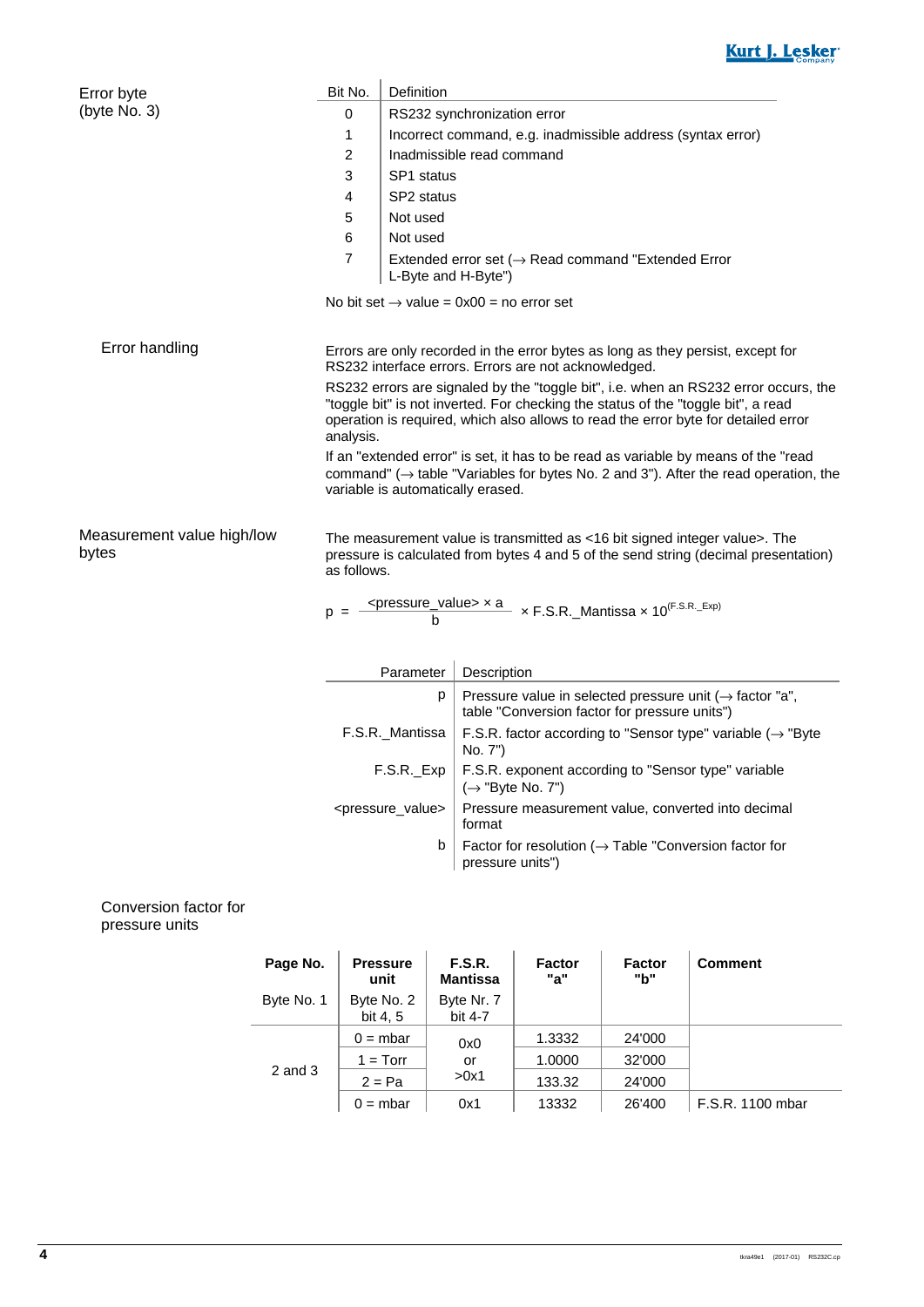

Read command (byte No. 6)

All variables in a receipt string that are addressed for reading are output on this byte. For variable types >1 byte, each byte (e.g. low, high, or further bytes) has to be addressed and read individually.

> Read Command L-Byte → Read Data L-Byte Read Command H-Byte → Read Data H-Byte

- After a write operation, the value of the addressed variable is output.
- After a reset (Power on) the software version is output on byte 6.

| Sensor type<br>(byte $No. 7$ ) | Bit No.<br>03 | Description<br>F.S.R._Exp      | Comment                                        |
|--------------------------------|---------------|--------------------------------|------------------------------------------------|
|                                | 0x0           | $10^{-3}$                      | $\rightarrow$ Variable "Sensor_pressure_range" |
|                                | 0x1           | $10^{-2}$                      |                                                |
|                                | 0x2           | $10^{-1}$                      |                                                |
|                                | 0x3           | 10 <sup>0</sup>                |                                                |
|                                | 0x4           | 10 <sup>1</sup>                |                                                |
|                                | 0x5           | 10 <sup>2</sup>                |                                                |
|                                | 0x6           | 10 <sup>3</sup>                |                                                |
|                                | 0x7           | 10 <sup>4</sup>                |                                                |
|                                |               |                                |                                                |
|                                | Bit No.<br>47 | Description<br>F.S.R._Mantissa | Comment                                        |
|                                | 0x0           | 1.0                            | $\rightarrow$ Variable "Sensor_FSR"            |
|                                | 0x1           | 1.1                            |                                                |
|                                | 0x2           | 2.0                            |                                                |
|                                | 0x3           | 2.5                            |                                                |
|                                | 0x4           | 5.0                            |                                                |

Checksum and synchronization (byte No. 8)

The recipient (master) is synchronized by checking three bytes:

| Byte No. | <b>Function</b>               | Value  | Comment                                                    |
|----------|-------------------------------|--------|------------------------------------------------------------|
| 0        | Data string length            |        | Constant value                                             |
|          | Page No.                      | 3<br>2 | Constant value for KJLC HCG<br>Constant value for KJLC ACG |
| 8        | Checksum of bytes<br>No. $17$ | 0255   | Low byte of checksum<br>(possible high bytes are ignored)  |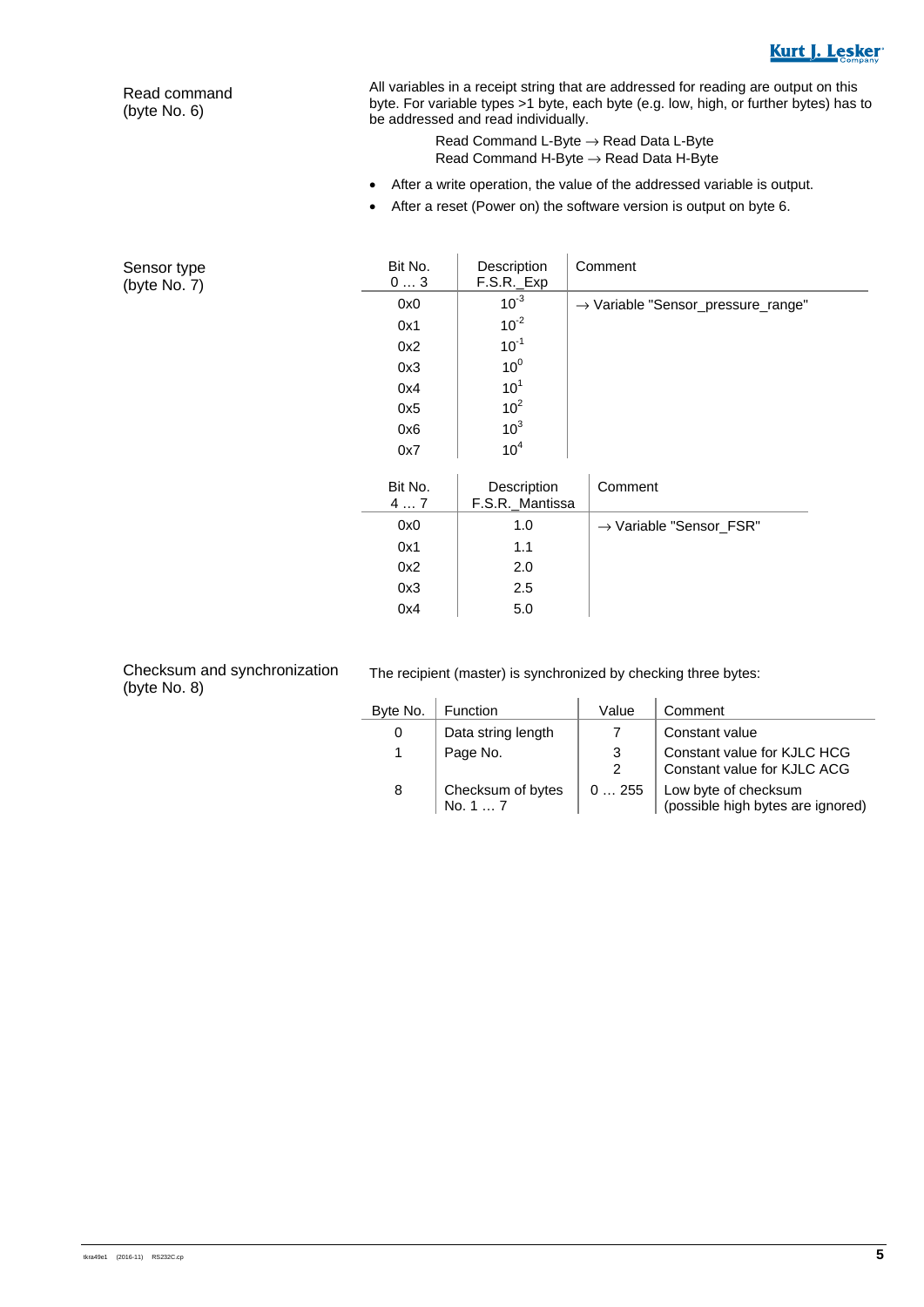### **Kurt J. Lesker**

### Example

#### The example is based on the following output string:

| Byte No. |                                          | $\overline{1}$ |          |     |  |  |
|----------|------------------------------------------|----------------|----------|-----|--|--|
| Value    | $\begin{array}{ccc} & 7 & 2 \end{array}$ |                | $\Omega$ | 125 |  |  |

The instrument or controller (receiver) interprets this string as follows:

| Byte No. | Function                             | Value          | Comment                                                                                                                                                                                                         |
|----------|--------------------------------------|----------------|-----------------------------------------------------------------------------------------------------------------------------------------------------------------------------------------------------------------|
| 0        | Length of<br>datastring              | 7              | (Set value)                                                                                                                                                                                                     |
| 1        | Page No.                             | $\overline{2}$ | KJLC ACG                                                                                                                                                                                                        |
| 2        | <b>Status</b>                        | 16             | Pressure unit $=$ Torr                                                                                                                                                                                          |
| 3        | Error                                | 0              | No Error                                                                                                                                                                                                        |
| 4<br>5   | Measurement<br>High byte<br>Low byte | 125.<br>0      | Calculation of pressure value: Conversion<br>formula $\rightarrow \mathbb{R}$ 4                                                                                                                                 |
| 6        | Read command                         | 20             | Software version = $20/20 = 1.0$                                                                                                                                                                                |
| 7        | Sensor type                          | 6              | $F.S.R = 10^{+3}$                                                                                                                                                                                               |
| 8        | Check sum                            | 169            | $2 + 16 + 0 + 125 + 0 + 20 + 6 =$<br>$169_{\text{dec}}$ $\triangleq$ 00 A $9_{\text{hex}}$<br>High order byte is ignored $\Rightarrow$<br>Check sum = $\text{A9}_{\text{hex}}$ $\triangleq$ 169 $_{\text{dec}}$ |

### **1.2 Receipt String**

Structure of receipt string

Commands to the gauge are transmitted in receipt strings (frames) consisting of five bytes (without <CR>). The data string is formed by bytes 1 … 3.

| Byte No.       | Designation                   | Value           |                                    |
|----------------|-------------------------------|-----------------|------------------------------------|
| 0              | Data string length            | 3               | (constant value)                   |
|                | Data                          |                 | $\rightarrow$ "Service command"    |
| $\overline{2}$ | Data                          |                 | $\rightarrow$ "Address byte"       |
| 3              | Data                          |                 | $\rightarrow$ "Data byte"          |
| 4              | Checksum<br>of bytes No. 1  3 | <value></value> | Low byte of checksum <sup>1)</sup> |

<sup>1)</sup> Possible high bytes are ignored.

- The operation selected in byte No. 1 is addressed in byte No. 2.
- Variables are transmitted in byte No. 3. Variables >1 byte have to be transmitted in several receipt strings (splitting).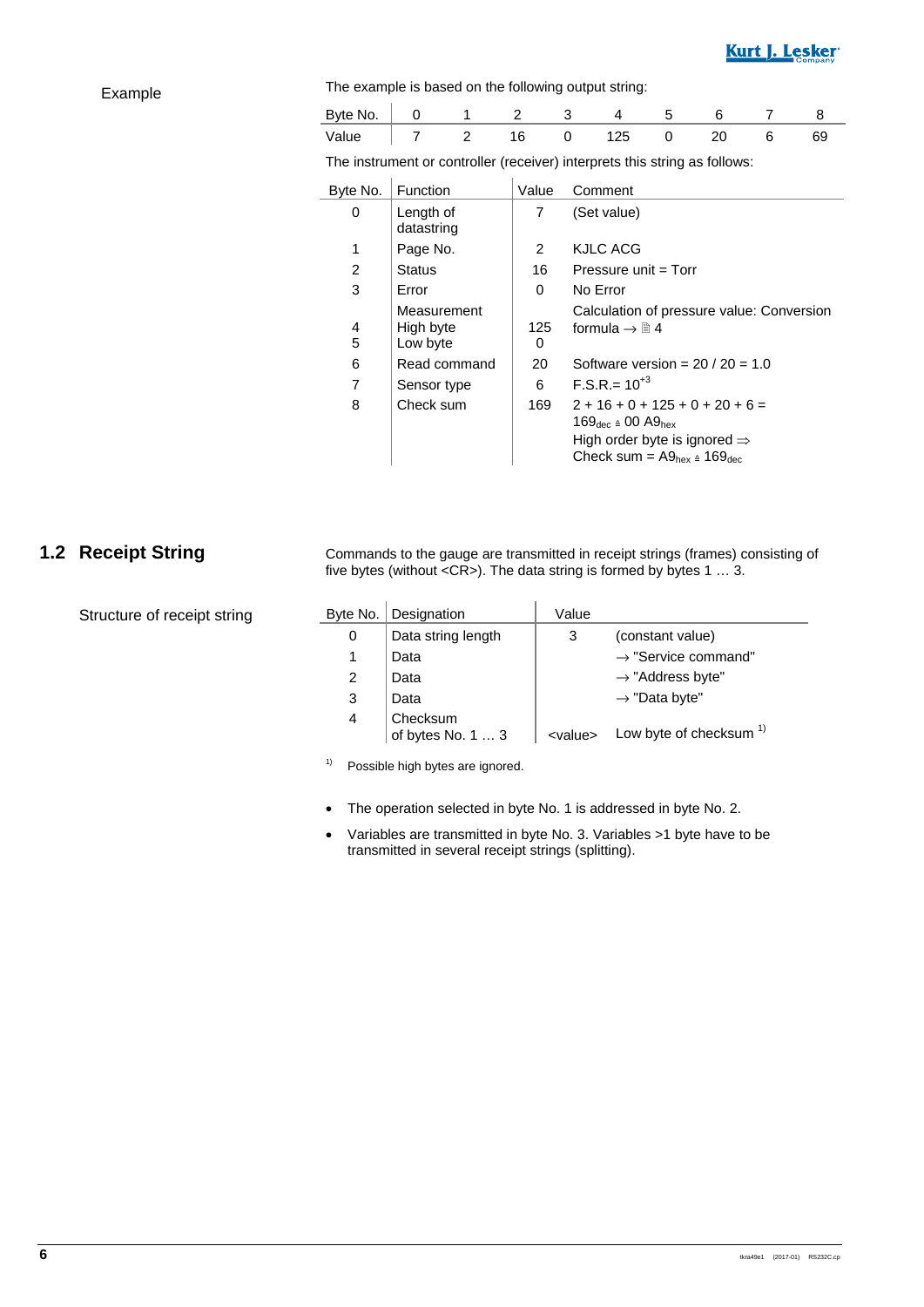## Kurt J. Lesker

| Service command                 | Description                                                                                                      |                       | Data     |                | Comment                                                                                                                                                                               |  |  |
|---------------------------------|------------------------------------------------------------------------------------------------------------------|-----------------------|----------|----------------|---------------------------------------------------------------------------------------------------------------------------------------------------------------------------------------|--|--|
| (byte $No. 1)$                  | Read command                                                                                                     |                       | 0x00     |                | Read command for variable according to<br>address in byte No. 2                                                                                                                       |  |  |
|                                 | Write command                                                                                                    |                       | 0x10     |                | Write command for variable according to<br>address in byte No. 2                                                                                                                      |  |  |
|                                 | Special services                                                                                                 |                       | 0x40     |                | Direct command (write command) without<br>data information, e.g. Reset, Zero adjust                                                                                                   |  |  |
|                                 |                                                                                                                  |                       |          |                |                                                                                                                                                                                       |  |  |
| Address byte<br>(byte $No. 2$ ) | Enter the address of the variable to be read/written $(\rightarrow$ table "Variables for bytes<br>No. 2 and 3"). |                       |          |                |                                                                                                                                                                                       |  |  |
|                                 |                                                                                                                  |                       |          |                |                                                                                                                                                                                       |  |  |
| Data byte<br>(byte $No. 3$ )    |                                                                                                                  |                       |          |                | When a variable is written (receipt string) the content of byte No. 3 is written to the<br>variable addressed in byte No. 2 ( $\rightarrow$ table "Variables for bytes No. 2 and 3"). |  |  |
|                                 | relevant for read operations.                                                                                    |                       |          |                | When a variable is read (send string), the value of the variable addressed in byte<br>No. 2 is output in byte No. 6 of the send string. The content of byte No. 3 is not              |  |  |
| Checksum<br>(byte $No. 4$ )     |                                                                                                                  |                       |          |                | The checksum is calculated from the sum of byte No. 1 to 3.                                                                                                                           |  |  |
| Example                         | The example is based on the receipt string:                                                                      |                       |          |                |                                                                                                                                                                                       |  |  |
|                                 | Byte No.                                                                                                         | 0                     | 1        | 2              | 3<br>4                                                                                                                                                                                |  |  |
|                                 | Value                                                                                                            | 3                     | $\Omega$ | $\overline{2}$ | $\Omega$<br>$\mathfrak{p}$                                                                                                                                                            |  |  |
|                                 |                                                                                                                  |                       |          |                | The instrument or controller (receiver) interprets this string as follows:                                                                                                            |  |  |
|                                 | Byte No.                                                                                                         | Designation           |          | Value          | Comment                                                                                                                                                                               |  |  |
|                                 | 0                                                                                                                | Data string<br>length |          | 3              | (constant value)                                                                                                                                                                      |  |  |
|                                 | 1                                                                                                                | Service<br>command    |          | 0              | Read command                                                                                                                                                                          |  |  |
|                                 | 2                                                                                                                | Address byte          |          | 2              | Filter                                                                                                                                                                                |  |  |
|                                 | 3                                                                                                                | Data byte             |          | 0              |                                                                                                                                                                                       |  |  |
|                                 | 4                                                                                                                | Checksum              |          | $\overline{c}$ | $0 + 2 + 0 = 2_{\text{dec}} \triangleq 0002_{\text{hex}}$                                                                                                                             |  |  |
|                                 |                                                                                                                  |                       |          |                | High bytes are ignored $\Rightarrow$<br>Checksum = $02_{hex} \triangleq 2_{dec}$                                                                                                      |  |  |
|                                 |                                                                                                                  |                       |          |                |                                                                                                                                                                                       |  |  |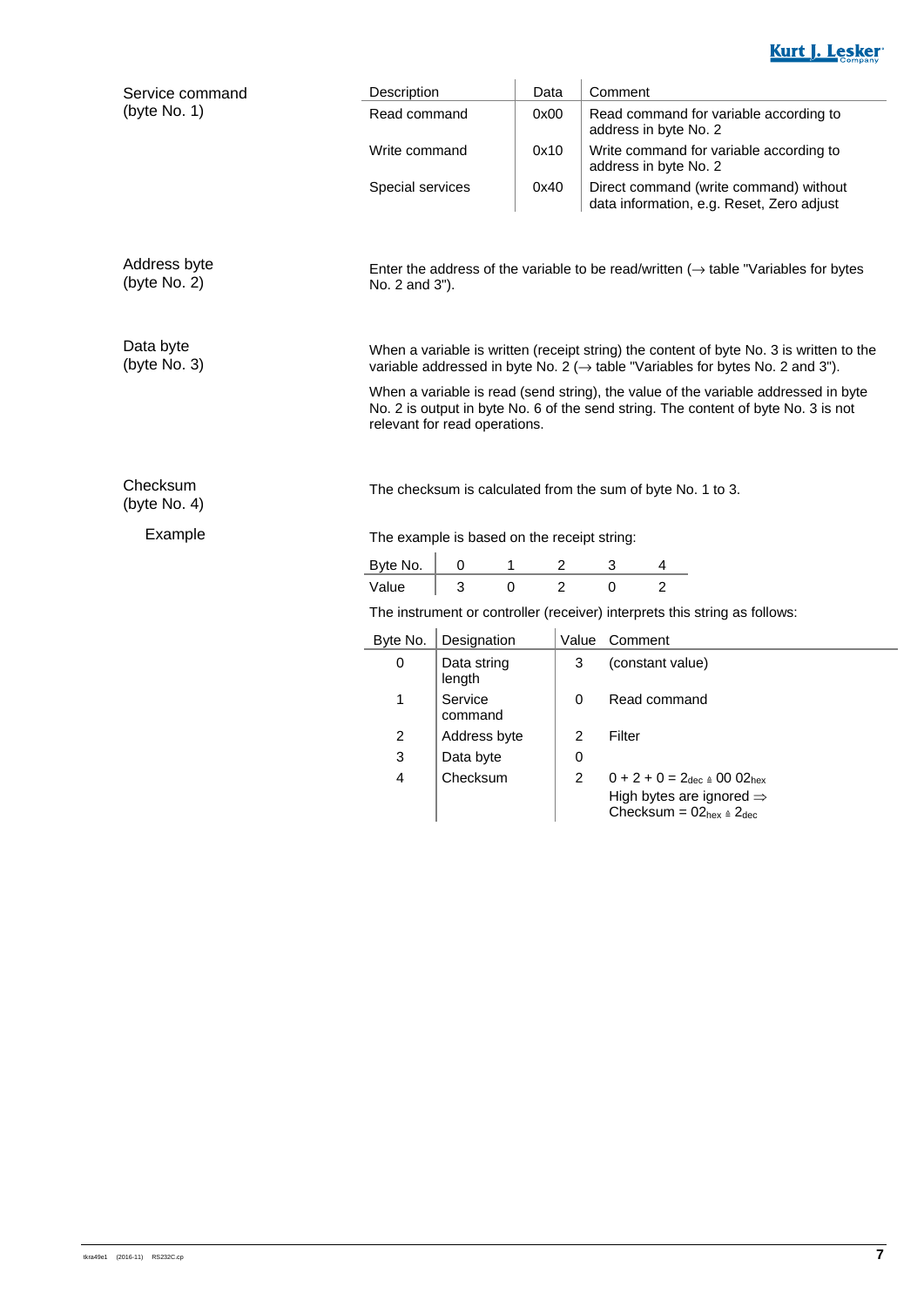### Variables for bytes No. 2 and 3 (read/write command)

| Parameter name     | Data type                     | Description | Byte No. 2     | Byte No. 3      | Comment                                                                    |
|--------------------|-------------------------------|-------------|----------------|-----------------|----------------------------------------------------------------------------|
| DataTxMode         | uint8_T / RW                  |             | 0              | 0 <sup>1</sup>  | Continued output of measured value                                         |
|                    |                               |             |                | 1               | Individual output of measured value<br>(polling)                           |
| Unit               | uint8_T / RW                  |             | $\mathbf{1}$   | 0               | Pressure unit "mbar"                                                       |
|                    |                               |             |                | $1^{11}$        | Pressure unit "Torr"                                                       |
| Filter             | uint8_T / RW                  |             | $\overline{2}$ | 0 <sup>1</sup>  | Filter dynamic                                                             |
|                    |                               |             |                | 1               | Filter time fast                                                           |
|                    |                               |             |                | $\overline{2}$  | Filter time slow                                                           |
| SP1 Level Low      | sint16_T / RW                 | H-Byte      | 4              | <value></value> | Lower setpoint threshold SP1 <sup>2)</sup>                                 |
|                    |                               | L-Byte      | 5              | <value></value> |                                                                            |
| SP2 Level Low      | $sint16_T / RW$               | H-Byte      | 6              | <value></value> | Lower setpoint threshold SP2 <sup>2)</sup>                                 |
|                    |                               | L-Byte      | 7              | <value></value> |                                                                            |
| SP1 Level High     | sint16_T / RW                 | H-Byte      | 8              | <value></value> | Upper setpoint threshold SP1<br>(hysteresis) <sup>2)</sup>                 |
|                    |                               | L-Byte      | 9              | <value></value> |                                                                            |
| SP2 Level High     | sint16_T / RW                 | H-Byte      | 10             | <value></value> | Upper setpoint threshold SP2<br>(hysteresis) $^{2)}$                       |
|                    |                               | L-Byte      | 11             | <value></value> |                                                                            |
| Software version   | uint8_T / Ro                  |             | 16             | <value></value> | ( <value> / 20) = Software Version<br/>e.g. <math>20 = V1.0</math></value> |
| Calib date         | uint $32$ <sub>_</sub> T / Ro | <b>MSB</b>  | 17             | <value></value> | Date: YY, MM, DD, HH, MM                                                   |
|                    |                               | Byte 2      | 18             | <value></value> | e.g. $1701160923 =$                                                        |
|                    |                               | Byte 1      | 19             | <value></value> | 2017-01-16 at 09:23                                                        |
|                    |                               | <b>LSB</b>  | 20             | <value></value> |                                                                            |
| Zero_Adjust_Value  | $sint16_T / RW$               | H-Byte      | 21             | <value></value> | Zero Offset Adjust Level <sup>3)</sup>                                     |
|                    |                               | L-Byte      | 22             | <value></value> |                                                                            |
| DC Output Offset   | sint16_T / RW                 | H-Byte      | 23             | <value></value> | Customer DC Output Offset <sup>3)</sup>                                    |
|                    |                               | L-Byte      | 24             | <value></value> | (Base pressure offset)                                                     |
| Production No.     | uint8_T / Ro                  | Byte 0      | 25             | <value></value> | Production number as ASCII string<br>(barcode)                             |
|                    | uint8_T / Ro                  | Byte 1      | 26             | <value></value> | (Max. 16 byte)                                                             |
|                    | uint $8$ <sub>T</sub> / Ro    | $\cdots$    | $\cdots$       | $\cdots$        |                                                                            |
|                    | uint8_T / Ro                  | Byte 15     | 40             | <value></value> | (Last digit: null terminator)                                              |
| Software date Year | uint16_T / Ro                 | H-Byte      | 212            | <value></value> | Software version date Year in Hex<br>e.g. $0x2007 = 2007$                  |
|                    |                               | L-Byte      | 213            | <value></value> |                                                                            |
| Software date M/D  | Uint16_T / Ro                 | H-Byte      | 214            | <value></value> | Software version date Month in Hex<br>e.g. $0x03 = March$                  |
|                    |                               | L-Byte      | 215            | <value></value> | Software version date Day in Hex<br>e.g. $0x19 = 19$                       |
| Part No.           | uint8_T / Ro                  | Byte 0      | 218            | <value></value> | Part number as ASCII string                                                |
|                    | uint8_T / Ro                  | Byte 1      | 219            | <value></value> | (Max 20 byte)                                                              |
|                    | uint8_T / Ro                  |             | $\cdots$       | <value></value> |                                                                            |
|                    | uint8_T / Ro                  | Byte 19     | 237            | <value></value> | (Last digit: null terminator)                                              |
| Remaining_Zero     | sint16_T / Ro                 | H-Byte      | 72             | <value></value> | Max. remaining offset value                                                |
|                    |                               | L-Byte      | 73             | <value></value> |                                                                            |

(continued)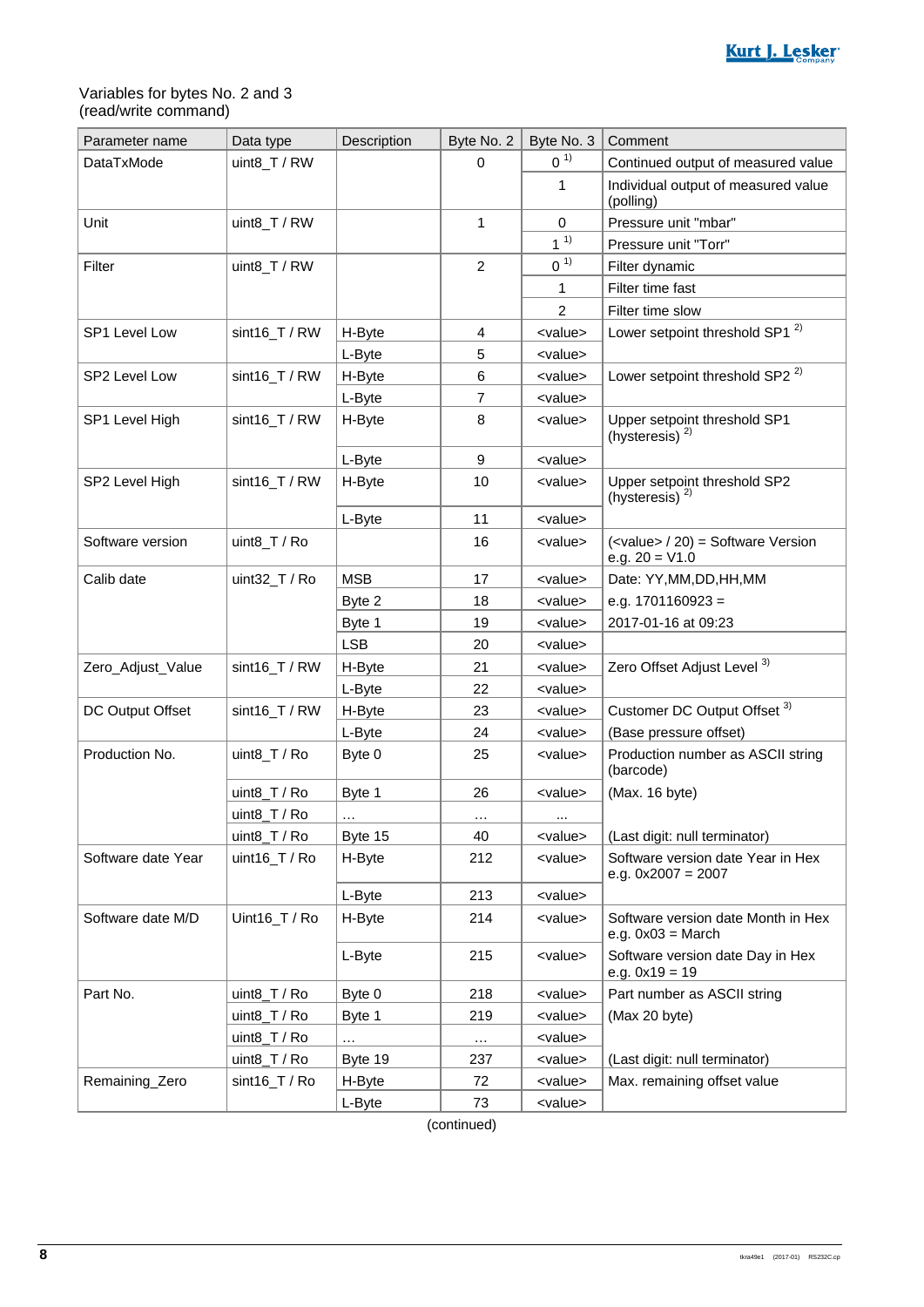## **Kurt J. Lesker**

| (Table "Variables for bytes No. 2 and 3 (read/write command)" completed) |              |             |            |                           |                                    |  |  |  |
|--------------------------------------------------------------------------|--------------|-------------|------------|---------------------------|------------------------------------|--|--|--|
| Parameter name                                                           | Data type    | Description | Byte No. 2 | Byte No. 3                | Comment                            |  |  |  |
| Extended error                                                           | uint8_T / Ro | H-Byte      | 54         | Bit 0                     | PT1000 fault <sup>4)</sup>         |  |  |  |
| H-Byte                                                                   |              |             |            | Bit 1                     | Heater block overtemp. 4)          |  |  |  |
|                                                                          |              |             |            | Bit 2                     | Electronic overtemp. <sup>4)</sup> |  |  |  |
|                                                                          |              |             |            | Bit 3                     | Zero adjust error                  |  |  |  |
|                                                                          |              |             |            | Bit 4                     | Reserve                            |  |  |  |
|                                                                          |              |             |            | Bit 5                     | Reserve                            |  |  |  |
|                                                                          |              |             |            | Bit 6                     | Reserve                            |  |  |  |
|                                                                          |              |             |            | Bit 7                     | Reserve                            |  |  |  |
| Extended error                                                           | uint8_T / Ro | L-Byte      | 55         | Bit 0                     | Atm. pressure out of range         |  |  |  |
| L-Byte                                                                   |              |             |            | Bit 1                     | Temperature out of range           |  |  |  |
|                                                                          |              |             |            | Bit 2                     | Reserve                            |  |  |  |
|                                                                          |              |             |            | Bit 3                     | Reserve                            |  |  |  |
|                                                                          |              |             |            | Bit 4                     | Cal. mode wrong                    |  |  |  |
|                                                                          |              |             |            | Bit 5                     | Pressure underflow                 |  |  |  |
|                                                                          |              |             |            | Bit 6                     | Pressure overflow                  |  |  |  |
|                                                                          |              |             |            | Bit 7                     | Zero adjust warning                |  |  |  |
| Pressure range                                                           | uint8_T / Ro |             | 56         | 0                         | $F.S.R. = E-3$                     |  |  |  |
| (Exponent)                                                               |              |             |            | 1                         | $F.S.R. = E-2$                     |  |  |  |
|                                                                          |              |             |            | $\overline{c}$            | $F.S.R. = E-1$                     |  |  |  |
|                                                                          |              |             |            | 3                         | $F.S.R. = E 0$                     |  |  |  |
|                                                                          |              |             |            | 4                         | $F.S.R. = E + 1$                   |  |  |  |
|                                                                          |              |             |            | 5                         | $F.S.R. = E + 2$                   |  |  |  |
|                                                                          |              |             |            | 6                         | $F.S.R. = E + 3$                   |  |  |  |
|                                                                          |              |             |            | 7                         | $F.S.R. = E+4$                     |  |  |  |
| Pressure range                                                           | uint8_T / Ro |             | 57         | 0                         | Mantissa = 1.0                     |  |  |  |
| (Mantissa)                                                               |              |             |            | 1                         | Mantissa = $1.1$                   |  |  |  |
|                                                                          |              |             |            | $\overline{c}$            | Mantissa = $2.0$                   |  |  |  |
|                                                                          |              |             |            | $\ensuremath{\mathsf{3}}$ | Mantissa = $2.5$                   |  |  |  |
|                                                                          |              |             |            | 4                         | Mantissa = $5.0$                   |  |  |  |
|                                                                          |              |             |            | 5                         | Mantissa = $1.14$                  |  |  |  |
|                                                                          |              |             |            | 6                         | Mantissa = $3.0$                   |  |  |  |
| Gauge config                                                             | uint8_T / Ro |             | 58         | 0                         | $=$ Analog                         |  |  |  |
| Gauge type                                                               | uint8_T / Ro |             | 59         | 0                         | $=$ KJLC ACG                       |  |  |  |
|                                                                          |              |             |            | 1                         | $=$ KJLC HCG (45 °C)               |  |  |  |
|                                                                          |              |             |            | $\overline{2}$            | $=$ KJLC HCG (100 °C)              |  |  |  |

### $RW = Read / Write$   $Ro = Read only$

<sup>1)</sup> Factory setting

<sup>2)</sup> Conversion  $\rightarrow$  Section 1.1, byte 6 "Read command"

3) Conversion  $\rightarrow$  Section 1.1, bytes 4 and 5 "Pressure unit"

4) KJLC HCG only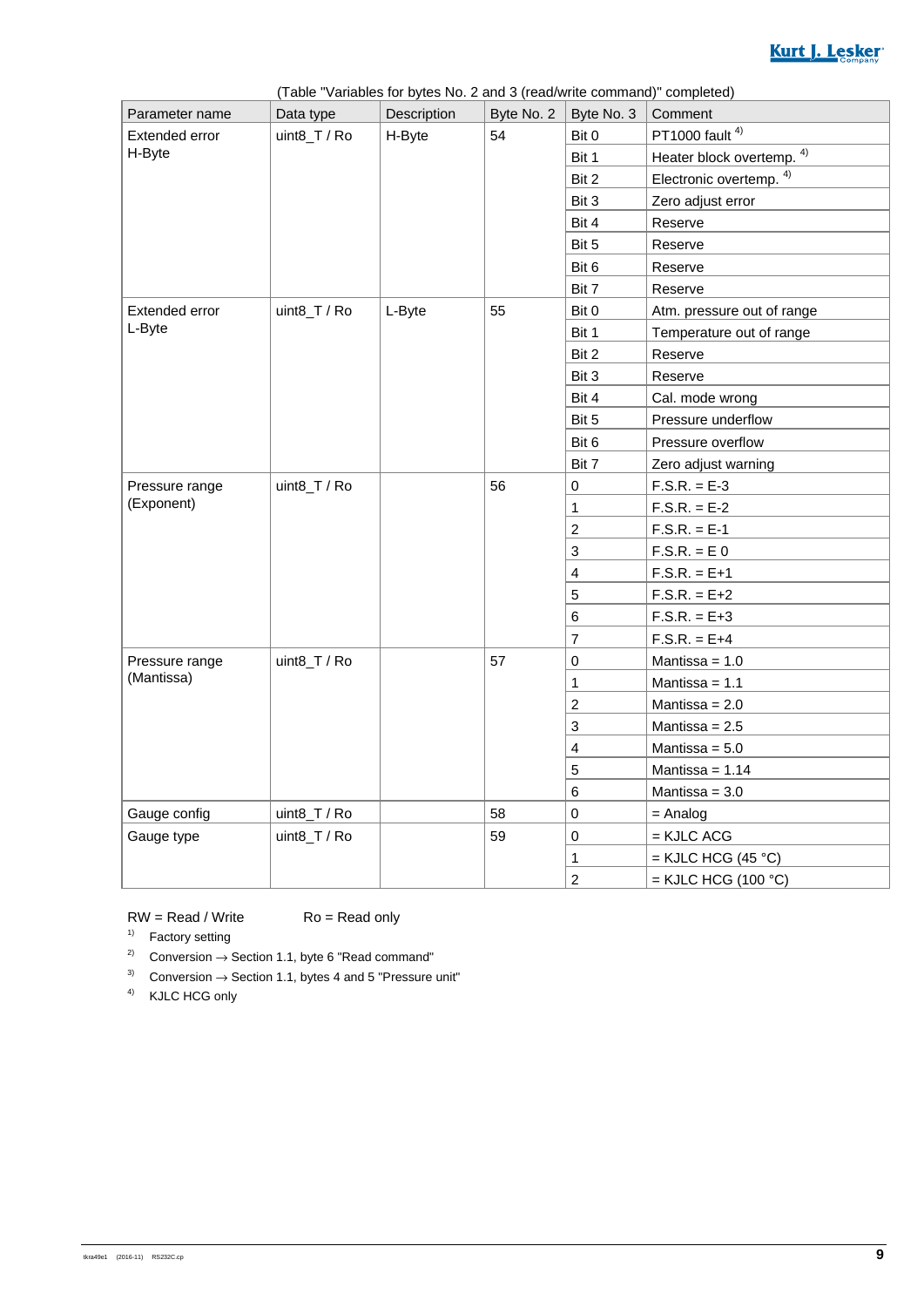#### Variables for bytes No. 2 and 3 (special services)

| Parameter name | Data type   | Description | Byte No. $2 \mid$ | Byte No. 3   Comment |                                                   |
|----------------|-------------|-------------|-------------------|----------------------|---------------------------------------------------|
| <b>RESET</b>   | uint8 $T/W$ |             |                   |                      | Power reset: Starts continuous<br>pressure output |
| RESET Factory  | uint8 $T/W$ |             |                   |                      | Factory reset: Sets factory confi-<br>quration    |
| Zero_adjust    | uint8 $T/W$ |             |                   |                      | Starts zero offset adjustment                     |

W = Write

Description of variables

| Setpoint_level xy | $\frac{\text{cdata_value} \times a}{h}$ × F.S.R. Mantisse × 10 <sup>(F.S.R. Exp)</sup><br>Setpoint_level $xy = -$                                                                                                                                                                                                                                                                                                                         |  |  |
|-------------------|-------------------------------------------------------------------------------------------------------------------------------------------------------------------------------------------------------------------------------------------------------------------------------------------------------------------------------------------------------------------------------------------------------------------------------------------|--|--|
|                   | Parameter <sup>1)</sup><br>Description                                                                                                                                                                                                                                                                                                                                                                                                    |  |  |
|                   | Setpoint_level xy   Setpoint threshold in the selected pressure unit.                                                                                                                                                                                                                                                                                                                                                                     |  |  |
|                   | 1)<br>Further parameter $\rightarrow \blacksquare$ 11, table "Parameter"                                                                                                                                                                                                                                                                                                                                                                  |  |  |
|                   | <b>Minimum value</b> lower switching threshold $= 0$ ; negative values are not<br>admissible.                                                                                                                                                                                                                                                                                                                                             |  |  |
|                   | <b>Maximum value</b> lower switching threshold = $F.S.R. - 1\%$ hysteresis.                                                                                                                                                                                                                                                                                                                                                               |  |  |
|                   |                                                                                                                                                                                                                                                                                                                                                                                                                                           |  |  |
| Zero_Adjust_Value | Zero_Adjust_Value contains the zero pressure offset value required for zeroing<br>(writable and readable).                                                                                                                                                                                                                                                                                                                                |  |  |
|                   | Automatic zero_adjust function via key or command ( $\rightarrow$ table "Variables for<br>bytes No. 2 and 3 (special services)").                                                                                                                                                                                                                                                                                                         |  |  |
|                   | Base-Pressure-Adjust for adjusting a defined zero offset, e.g. if the required<br>final pressure as indicated in the operating manual is not reached.                                                                                                                                                                                                                                                                                     |  |  |
|                   | The Zero_Adjust_Value consists of the high and low byte and has to be converted<br>with the "Pressure value" formula ( $\rightarrow \mathbb{B}$ 4).                                                                                                                                                                                                                                                                                       |  |  |
|                   | Zero_Adjust_Value = $\frac{\text{ } \leq \text{ } \leq \text{ } \leq \text{ } \leq \text{ } \leq \text{ } \leq \text{ } \leq \text{ } \leq \text{ } \leq \text{ } \leq \text{ } \leq \text{ } \leq \text{ } \leq \text{ } \leq \text{ } \leq \text{ } \leq \text{ } \leq \text{ } \leq \text{ } \leq \text{ } \leq \text{ } \leq \text{ } \leq \text{ } \leq \text{ } \leq \text{ } \leq \text{ } \leq \text{ } \leq \text{ } \leq \text$ |  |  |
|                   | Parameter <sup>1)</sup><br>Description                                                                                                                                                                                                                                                                                                                                                                                                    |  |  |
|                   | Zero pressure offset in the selected pressure unit<br>Zero Adjust Value                                                                                                                                                                                                                                                                                                                                                                   |  |  |
|                   | $(\rightarrow \mathbb{B} 11,$ table "Parameter").                                                                                                                                                                                                                                                                                                                                                                                         |  |  |
|                   | 1)<br>Further parameter $\rightarrow \blacksquare$ 11, table "Parameter"                                                                                                                                                                                                                                                                                                                                                                  |  |  |
| Remaining_Zero    | Maximal remaining offset value. The Zero_Adjust can only be executed within this<br>value.                                                                                                                                                                                                                                                                                                                                                |  |  |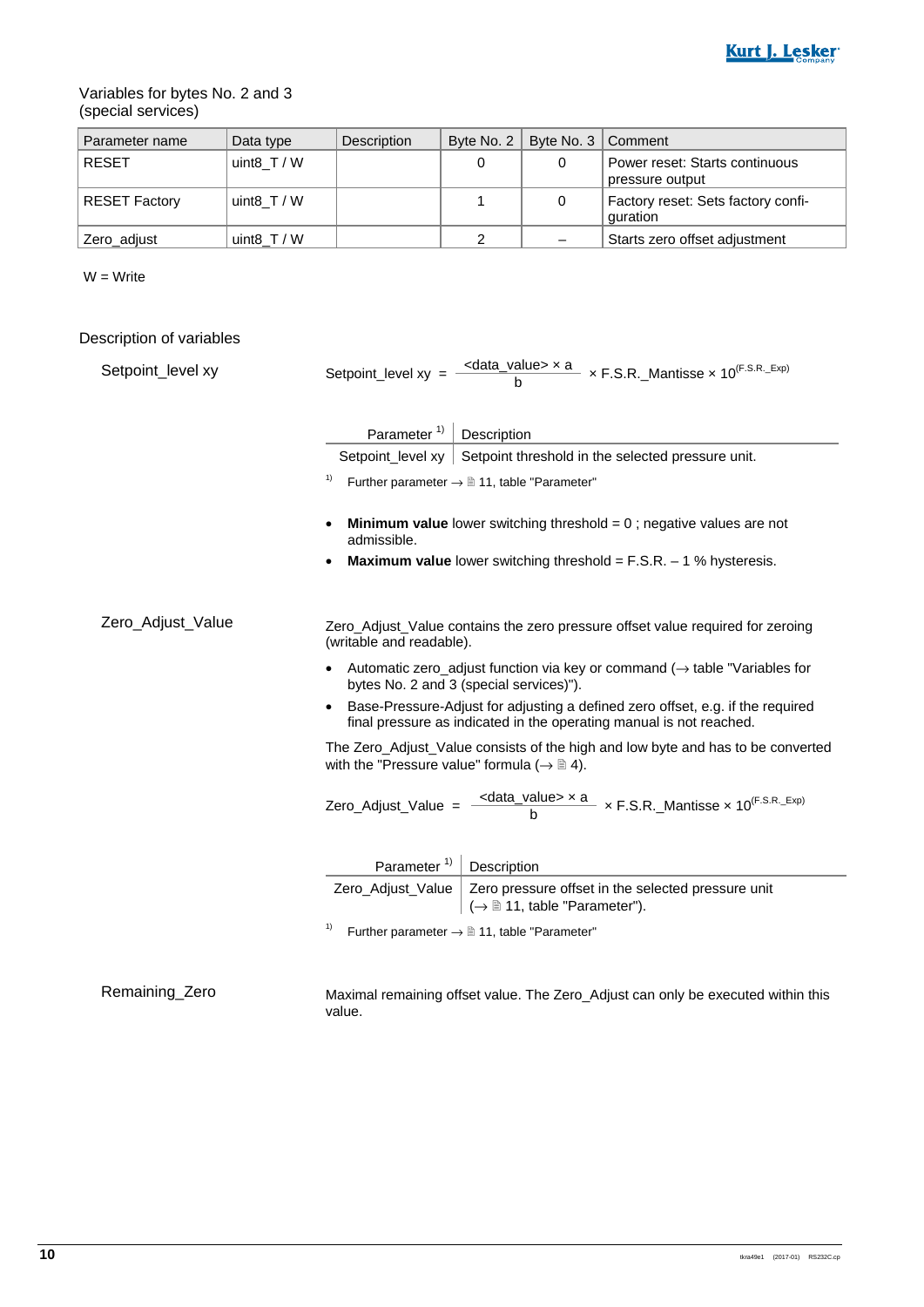| DC Output Level  | 【安                                         | The "DC Output Level" variable is used for assigning a defined offset level to the<br>analog output signal, e.g. for setting a certain zero offset signal level.<br>A "DC Output Level" > 0 reduces the output range of the measurement<br>range 0  10 V by the selected offset value (F.S.R. - DC output level).<br>The "DC Output Level" parameter (16-Bit) consists of the high and low byte. |
|------------------|--------------------------------------------|--------------------------------------------------------------------------------------------------------------------------------------------------------------------------------------------------------------------------------------------------------------------------------------------------------------------------------------------------------------------------------------------------|
|                  |                                            | DC Output Level = $\frac{\text{cdata_value} \times a}{b} \times F.S.R.\_ \text{Mantisse} \times 10^{(F.S.R.\_Exp)}$                                                                                                                                                                                                                                                                              |
|                  | Parameter <sup>1)</sup><br>DC Output Level | Description<br>DC-Output-Signal in the selected pressure unit<br>$(\rightarrow \mathbb{B} 11,$ table "Parameter").                                                                                                                                                                                                                                                                               |
|                  | 1)                                         | Further parameter $\rightarrow \blacksquare$ 11, table "Parameter"                                                                                                                                                                                                                                                                                                                               |
| Software version | Software version =                         | <data_value><br/><math>-</math> e.g. <data_value> = 20 <math>\triangle 10.0</math></data_value></data_value>                                                                                                                                                                                                                                                                                     |
|                  | Parameter                                  | Description                                                                                                                                                                                                                                                                                                                                                                                      |
|                  |                                            | $\alpha$ <data_value>   1 byte value (8 bit), data value in decimal format.</data_value>                                                                                                                                                                                                                                                                                                         |
| Parameter        | Parameter                                  | Description                                                                                                                                                                                                                                                                                                                                                                                      |
|                  | <data value=""></data>                     | Zero offset measurement data, consisting of "low and high<br>byte" (16 bit value), data value in decimal format.                                                                                                                                                                                                                                                                                 |
|                  | a                                          | Conversion factor for pressure units other than "Torr"                                                                                                                                                                                                                                                                                                                                           |
|                  |                                            | Torr:<br>$a = 1.00$<br>mbar:<br>$a = 1.3332$<br>Pa:<br>$a = 133.32$                                                                                                                                                                                                                                                                                                                              |
|                  | b                                          | Factor for resolution                                                                                                                                                                                                                                                                                                                                                                            |
|                  |                                            | Page No. <sup>1)</sup><br>b<br>Output signal                                                                                                                                                                                                                                                                                                                                                     |
|                  |                                            | 2<br>32000<br>10.24 V                                                                                                                                                                                                                                                                                                                                                                            |
|                  |                                            | 3<br>32000<br>10.24 $V$                                                                                                                                                                                                                                                                                                                                                                          |
|                  | F.S.R. Mantisse                            | F.S.R. factor according to the "Sensor type" variable, which<br>has to be read separately ( $\rightarrow$ "Read command").                                                                                                                                                                                                                                                                       |
|                  | F.S.R. Exp                                 | F.S.R. exponent according to "Sensor type" variable, which<br>has to be read separately ( $\rightarrow$ "Read command").                                                                                                                                                                                                                                                                         |

 $1)$   $\rightarrow$   $\blacksquare$  3, tabel "Structure of send string", byte no. 1